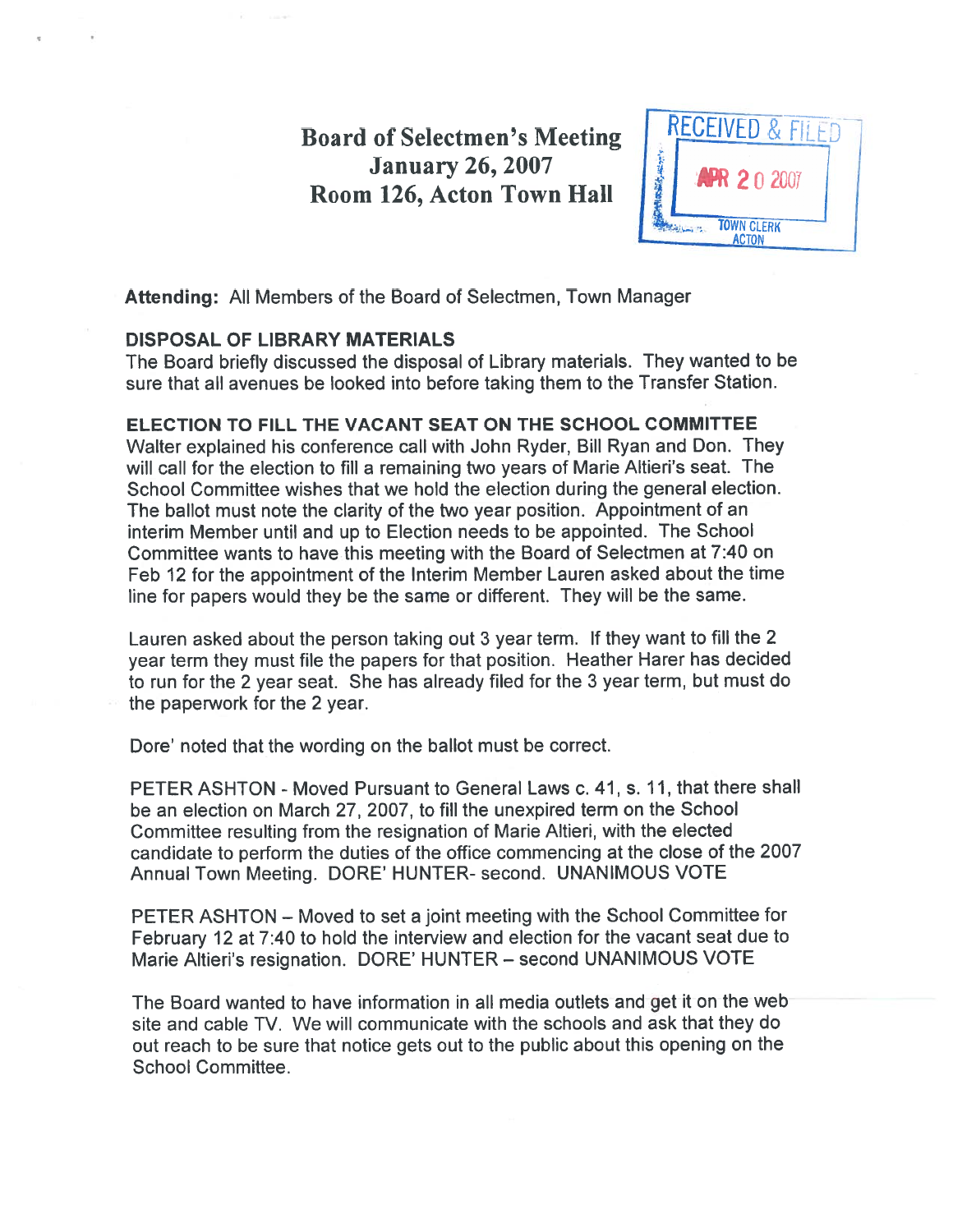NARA CAMP FEES — Walter updated the Board on the need to address this today. Walter wanted to know about the fee increases and pre and pos<sup>t</sup> care costs. Walter noted that we are below other programs. Peter will suppor<sup>t</sup> but wants to see <sup>a</sup> budget that was promised at Budget Saturday. Dore' asked why we don't have it. Don said he and John pu<sup>t</sup> it together and it fell away, it is not the Recreation Commissions fault. Walter was concerned with the concert series that was <sup>a</sup> failure last year. LAUREN ROSENZWEIG Moved to accep<sup>t</sup> the recommended fees for summer program NARA beach and field and facility fees. DORE' HUNTER — second. UNANIMOUS VOTE. NARA CAMP FEES – Walter<br>
oday. Walter wanted to know<br>
costs. Walter noted that we a<br>
wants to see a budget that wa<br>
we don't have it. Don said he<br>
the Recreation Commissions<br>
that was a failure last year. L<br>
recommended fe d the Board on the need to address<br>the fee increases and pre and post<br>v other programs. Peter will support<br>ised at Budget Saturday. Dore' askspanding that the senting will support<br>Valter was concerned with the concept valu

The Board discussed the River Street land issues regarding CPC and Fincom comments. CPC is having problems with this project.

Dore' talked about the Fire Station Citing Committee, he has three people who are interested in participating, and he will write <sup>a</sup> notice to solicit volunteers.

Dore' spoke briefly about the Sidewalk Committee

Dore' spoke about the 2-2 vote at the Board's meeting regarding Bill Mullin's memo. Dore' said we should reserve monies for the future. Walter noted that it will be on the next ALG meeting for discussion.

Don notified the Board about environmental issues. Don noted he was in <sup>a</sup> meeting with environmental underwriters yesterday about several programs coming forward.

 $\frac{1}{\sqrt{2}}$ 

 $DATE: Aphel/7$ ,